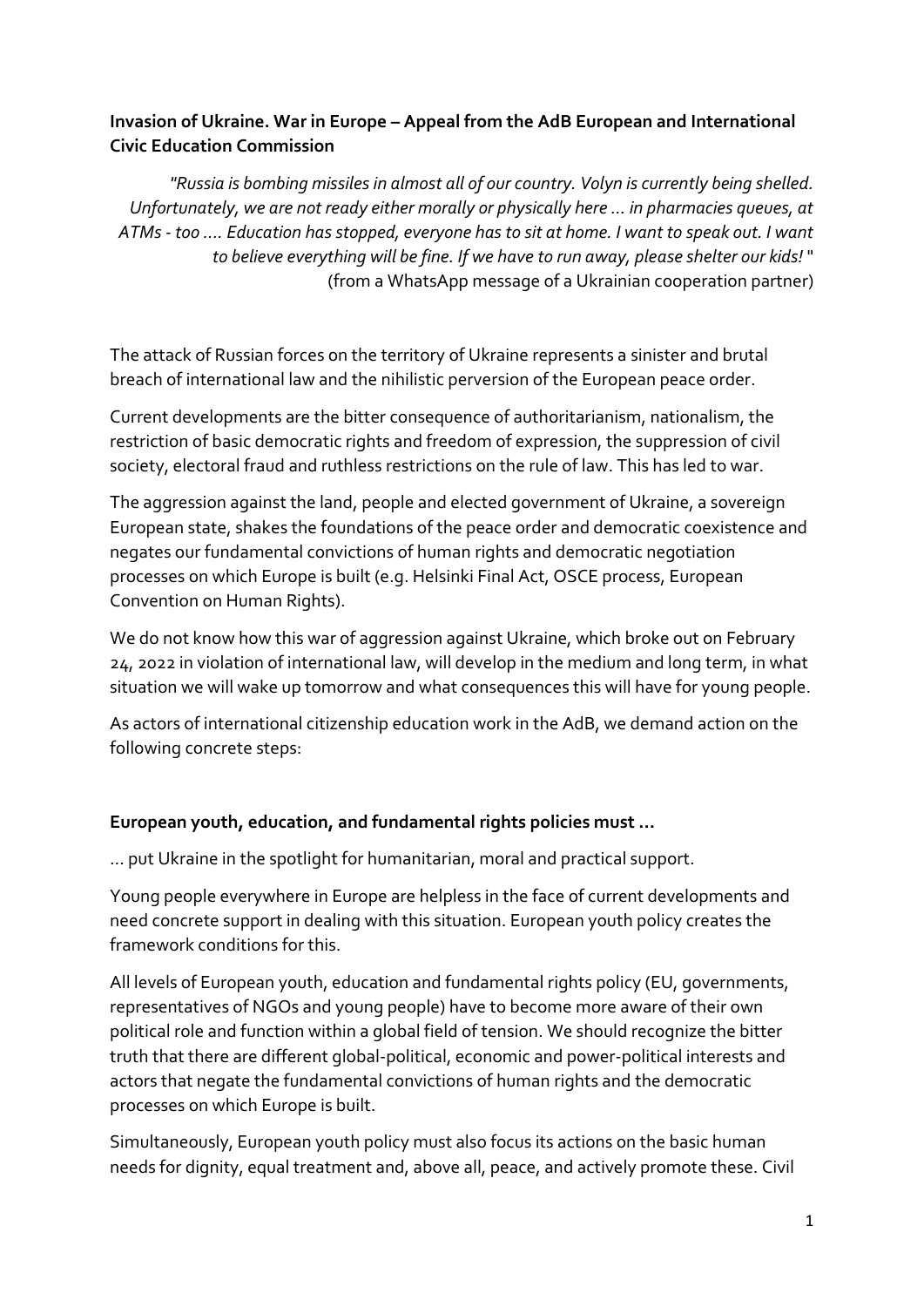society plays an eminently important role in this and must be supported on a supplementary basis.

European (youth) policy must not rest on the fact that the EU is an alliance of states without war within its own borders, but must recognize that the problems in close proximity also affect people in the EU. Therefore, it must make more promotion and educational work possible and support encounters between young people.

We call on European actors to make the EU Youth Strategy and Youth Goals a core part of European democratic policy.

Now that there is a threat of fragmentation in Europe, especially due to developments in the EU partner countries and member states of the Council of Europe, youth and education policies in Europe must deliver on democracy-building commitments.

The different fields of European youth and education policy in the Council of Europe, the EU and the OECD are valid for actors and institutions and refer to young people all over Europe. Therefore, we demand the following concrete measures from the European programs of education and youth policy:

- The EU Commission is called upon to open the Eastern Partnership Window immediately to civil society actors in Eastern Europe and the program countries.
- Immediately reverse the current budget reductions in the Erasmus+ program in cooperation with partner countries.
- To integrate young people from Ukraine directly into ongoing, already funded programs and projects in Erasmus, Citizens, Equality, Rights and Values (CERV) program and European Solidarity Corps, even if they are not part of the project partnerships.
- To put democracy promotion at the forefront of the Erasmus+, Citizens, Equality, Rights and Values and European Solidarity Corps programs and others, in conjunction with the European Economic Area mechanisms, but also in conjunction with initiatives of the Open Society Foundation et al.
- Establish programs for youth work and youth citizenship education in the countries of Eastern Europe within the framework of the EU Council of Europe Youth Partnership.

## **International encounter work must ...**

...stick to its mission and make encounters possible. In doing so, it should involve, inform and foster solidarity in its international networks, which extend to Europe as well as to other continents.

... create awareness that democratic values are not self-evident. They are threatened every day. The current development is a slap in the face and a lesson for our political naivety.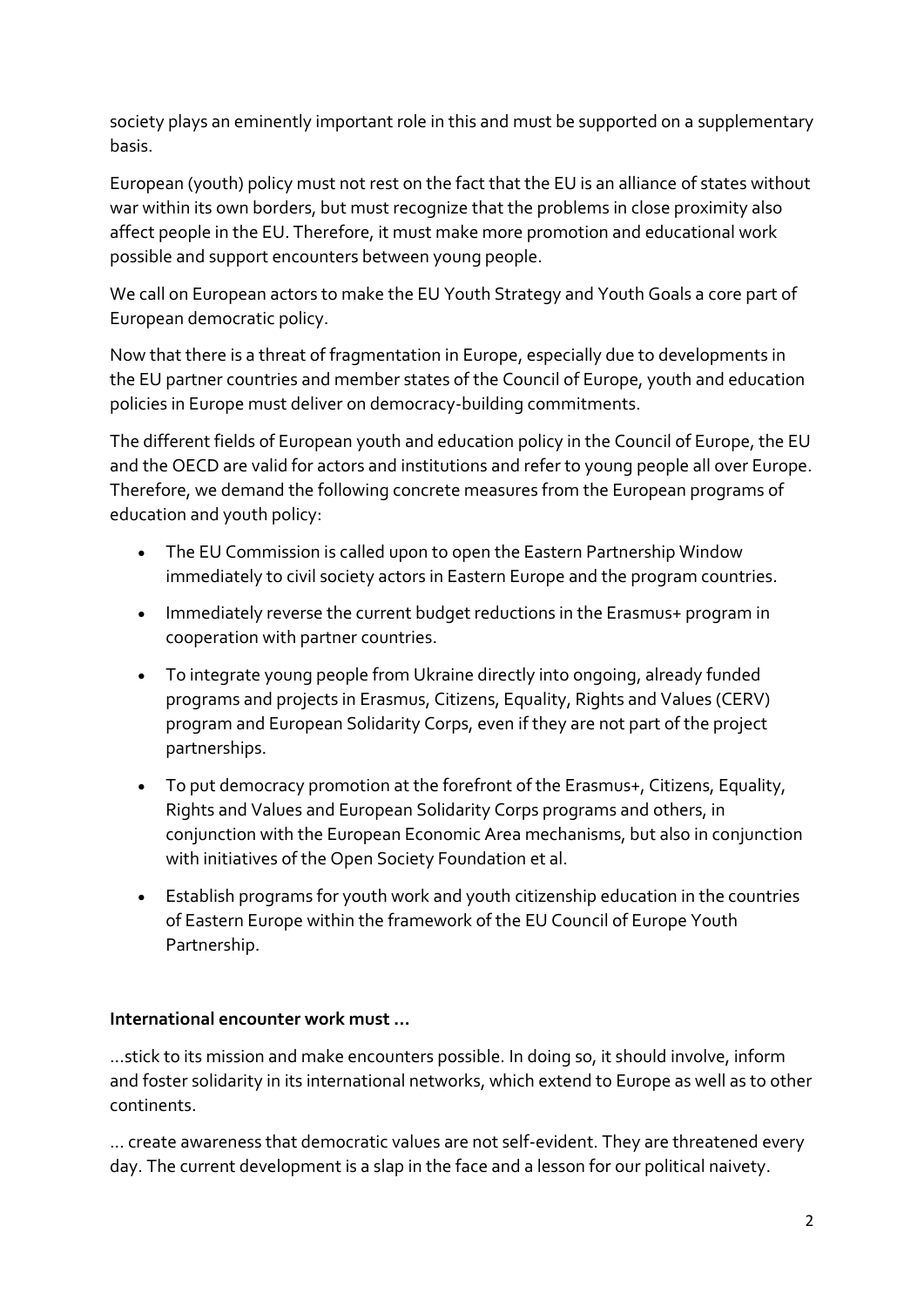...focus on people and on creating dialog spaces for opinions, views and debate.

...to bring peace education concepts and approaches more into focus in our work.

We advocate for long-term job shadowing programs for youth and young adults from Ukraine in citizenship education institutions.

We remain convinced that a rational discourse is the concern of large parts of civil society and that people do not want war. This is where encounters can and should start. We have many years of experience in conflict mediation and peace work.

We must specifically address Russian disinformation policy in the international and national context, sensitize people to this approach of destabilizing societies and democracies, and promote their resilience.

We demand:

- that the Federal Foreign Office massively increase funding for measures with Ukraine in the area of transformation partnerships. As citizenship education institutions, we offer ourselves as partners.
- a massive expansion and continuation of programs such as the German-Polish-Ukrainian Encounters (DPJW), the "Meet -Up! -Polish-Ukrainian encounters (DPJW), the programs "Meet -Up! Youth for Partnership" (Stiftung Erinnerung, Verantwortung, Zukunft, Federal Foreign Office) and "Ukraine Calling" (European University Viadrina, Federal Foreign Office) in order to carry out meetings and measures with Ukrainian partners and young people. We call on sponsors to actively shape these.
- to focus the mandate of the Foundation for German-Russian Youth Exchange in terms of democracy policy.

## **AdB, citizenship education institutions, educational institutions must ...**

... intervene and offer. Peace and democracy are not self-perpetuating. Citizenship education must not remain in its comfort zone. The attack on Ukraine is also an attack on democracy and open societies. Democracy and peace are not only abstract objects of nonformal youth education. Rather, we as actors are continuously working actively to establish reliable and tolerant relationships and to create spaces for dialogue between different worlds of experience and opinions.

We must not only rework the questions underlying our work on war, peace, international law, the rule of law and international treaties as core issues and questions of citizenship education work, but also understand questions of peace, security, foreign policy as fundamental questions of our field of work of citizenship education and take very clear positions. Qualification offers are necessary for this.

The AdB as an association of citizenship education is called upon to set appropriate priorities thematically and programmatically in all areas of work. We have no direct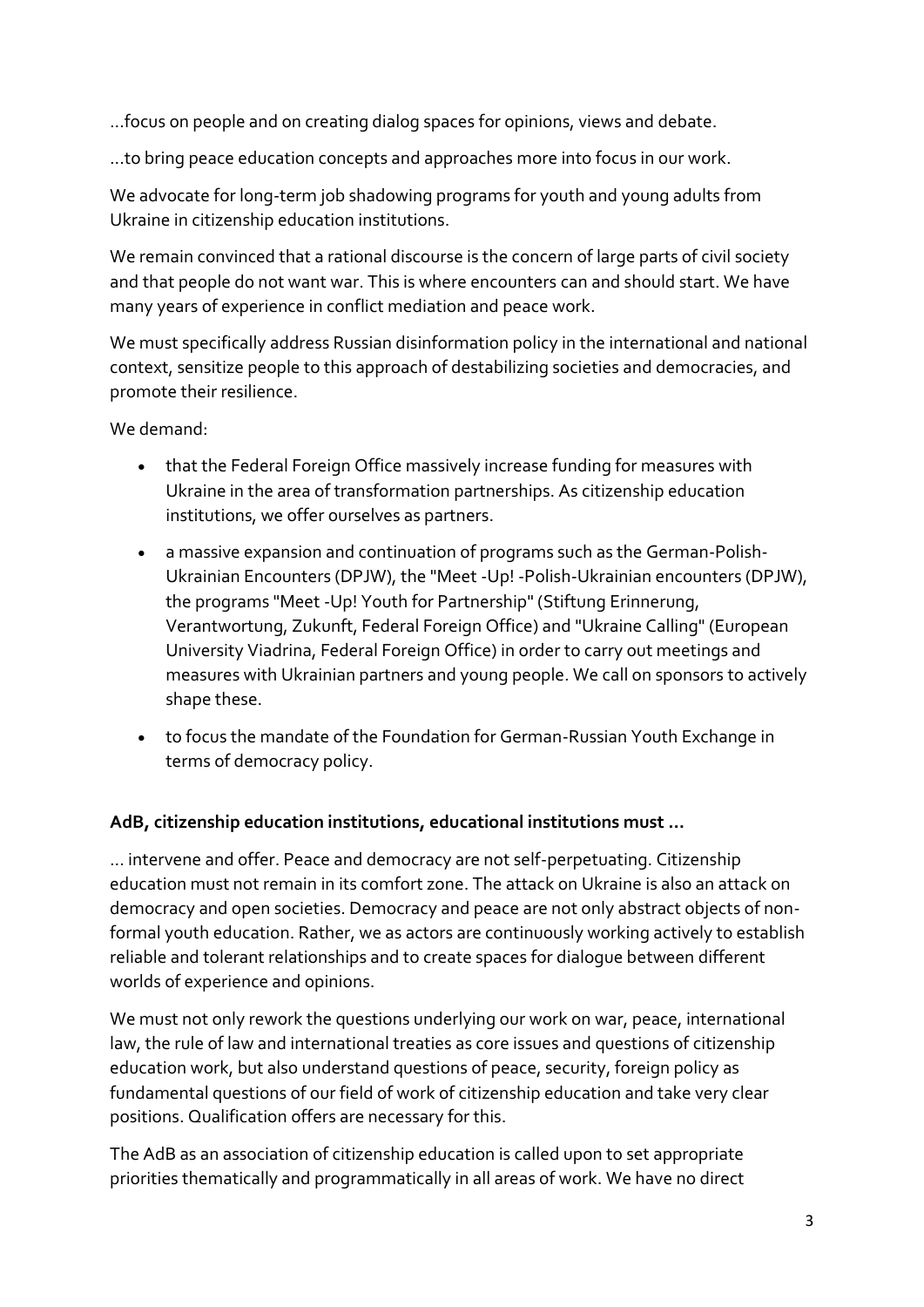influence on the violent conflict itself, but we can offer people on the spot platforms for exchange, make voices from Ukraine and Russian civil society visible, also in Western European discourses, and especially in offers for professionals.

Our institutions and educational centers can serve as host organizations for actors from Ukraine and open citizenship education work for activists and, with our resources, offer the possibility to continue their work for peace and an open society.

We call for opening our educational institutions to refugees when necessary.

We should increasingly seek dialogue with the more than 145,000 members of the Ukrainian diaspora and their migrant organizations in Germany.

In the Russian Federation and Belarus, the states from which aggression emanates, civil society has long been brutally repressed, and freedom of expression is life-threatening. As citizenship educators, we must strengthen and support those who currently have no voice. As providers of citizenship education, we are challenged to look for new channels and ways of cooperating for long-term, meaningful support.

We must consciously involve young people from Ukraine, but also - as difficult as this is from Russian and Belarusian civil society in programs and enable job shadowing for specialists.

We hope for an intensified exchange with other European institutions and actors of citizenship education in order to ensure the exchange of knowledge and experience about the situation and to explore common possibilities of dealing with it.

In our institutions, we should support actions and activities of young people and civil society organizations on this topic in order to make its immediate importance visible, but also to counteract feelings of powerlessness and helplessness.

Civic education is challenged to move from spectatorship to active engagement.

We must unlearn helplessness!

AdB, the members of the Commission for European and International Educational Work on 25 February 2022.

Members of the European and international working group of AdB are:

- Christiansen, Brigitte; Freizeitwerk Welper e.V.
- Coudray, Sterenn; Internationaler Bund (IB) Freier Träger der Jugend-, Sozial- und Bildungsarbeit e.V.
- Dallmann, Kirsten; Bildungsstätte Bredbeck Heimvolkshochschule des Landkreises Osterholz
- During, Carlotta; Europäische Akademie Berlin e. V.
- Ebrem, Ibrahim Ethem; Teilseiend e.V.
- Engelage, Navina; Gesamteuropäisches Studienwerk e. V.
- Finzi, Niklas; aktuelles forum e. V.
- Gerber, Jonas; Jugendbildungsstätte Kurt Löwenstein e. V.
- Häckel, Simone; Stiftung wannseeFORUM